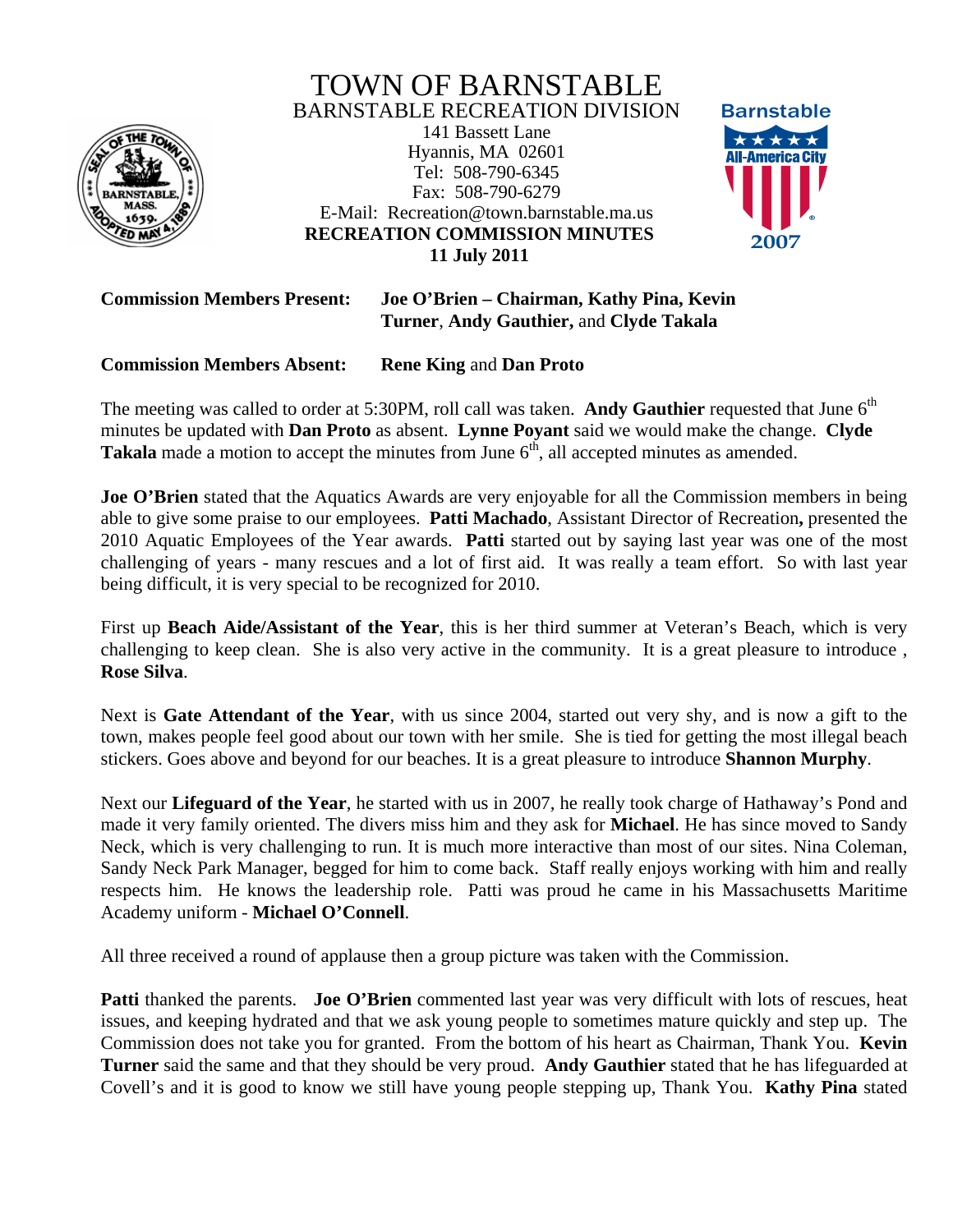thanks for the safety you give the town, thank you very much. **Clyde Takala**-thank you for your contribution to our Town, we wouldn't be where we are without you.

**Lynne Poyant** stated Patti deserves credit for the training they are put through. **Joe O'Brien** stated our staff headed by **Patti** does a wonderful job with the aquatics program. Our beaches are what our town is about for a lot of our visitors. Thank you very much, we really appreciate you.

**Lance Panigutti-Without Limits Production-Triathlons Tony** Panigutti wishes he could be here, but his flight was late. **Lance** thanked the Commission for the opportunity to run the Triathlons. For 27 years **Rich Havens** ran a great race. It was their goal not to change the race, just to fine-tune it. From venue point he feels it went smoothly. **Patti** stated more rescues, hypothermia. **Lance** felt it was based on the conditions with the water warm and the air cold. No crashes on the bikes, run course was smooth, moving forward for September 10<sup>th</sup> event with zero changes needed. Andy Gauthier asked how the numbers were compared to last year. **Lance** said they were the same this year and the numbers are right on track for September. **Lance** stated everything was great. It was wonderful to work with the Town and the support they give. **Kevin Turner** asked if they needed anything else from the Town. **Lance** stated the credit is to all of you for the wonderful support they received. **Joe O'Brien** stated events like this are a help to our economy. We want to roll out the red carpet and offer our help in any way. Thanks all around.

**Jim Crocker is seeking support for his** proposal (letter and map handed out to Commission members) to the Community Preservation Committee. He said that it is an unusual opportunity for a public piece of land, Bay School Recreation Area to stay a public use property. **Mr. Crocker** put map up showing layout of the 4.6 acres. Went over the different buildings, stated really no use for the school building. 30 spaces of parking would be increased to 60 after razing abandoned brick structure. The structure was reviewed by Osterville Library architects and structural people, report showed the school building to be unsuitable due to hazardous materials, serious maintenance issues, under ground oil tanks, and the split level design. Recreation may have use of the building for storage purposes. **Warren Hansen** saved the old Community Center. The two ball fields, swing sets and teeters in really sad shape, tennis court, parking poor, public parks on the side of roads. There is no municipal parking; this project would create parking that could be patch worked for the library and historical society when needed. The proposal would have the deed restriction changed for recreational use over entire property. Osterville has never requested CPC funds. Community Center could be used for voting, Osterville residents no longer vote in the village and there are no public rest rooms in village. Mr. Crocker feels this is a project the Recreation Commission can embrace. **Kathy Pina** asked if this would be for year around use. **Mr. Crocker** said yes. Cafeteria in school gutted, but copper piping still there, Community building's septic is tied into School building. **Andy Gauthier** asked about field on left for parking, **Mr. Crocker** said no. Parking across from church not public parking, church in past has let town use, but that could change at anytime. Question was asked if he is looking for funds to update fields? Yes. **Kevin Turner** asked if the basketball courts moved? Yes. **Kathy Pina ask in the** people in the village in favor? **Mr. Crocker** said no. People want the building but for private use. **Kathy Pina** before we can make a decision a letter needs to be sent to the abutters. **Mr. Crocker** stated that Recreation all ready runs the property but it is not deeded for that use. No decision on support until the abutters speak. **Kathy Pina** thinks it is a great idea for public use, but need to know how the village feels about it first. **Mr. Crocker** stated it would enhance the infrastructure that is already there especially with the deed restriction. **Joe O'Brien** stated that in full disclosure attorney **Mike Ford** contacted him about another proposal for the building that was in response to the Town's Request for Proposals for the property. **Kathy Pina** stated need to get **Mr. Crocker** rolling as he has already come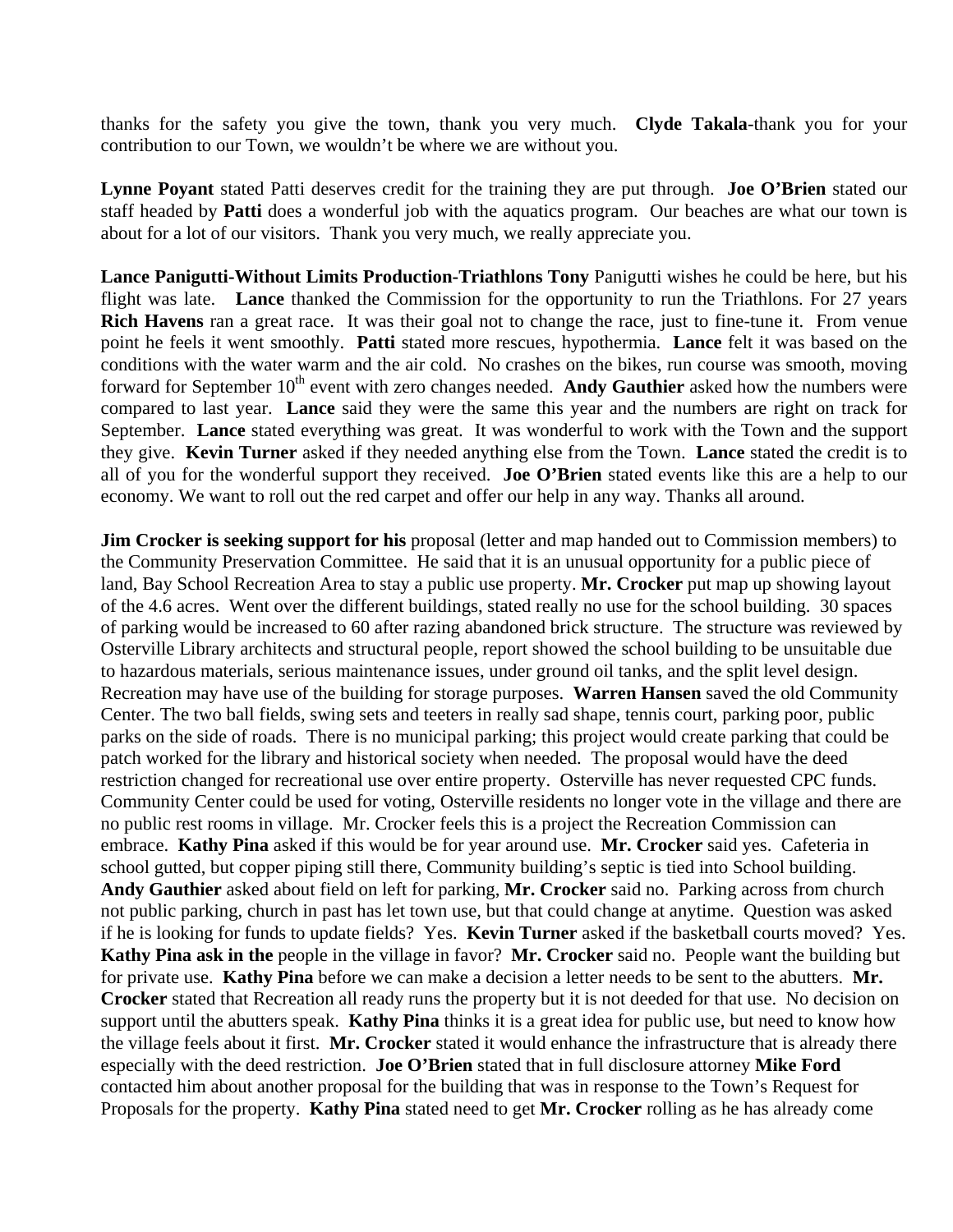before the Recreation Commission, and to have the other person present at next meeting. Decision was made to let everyone know about the proposal and invite them so they can speak in August. **Mr. Crocker** said only fair to hear from all concerned and thanked the Commission for their time.

**Mike LeBlanc of Little League was** not present. **Joe O'Brien** stated that we would hear from **Al Baker about Burgess Park** and if **Mike** shows we could hear him then.

**Al Baker** for Burgess Park to request some needed repairs, need a new light, hedge cut back on both sides. Sign needs to be replaced (stolen). **Mr. Baker** stated he will need more time to bring Lynne Poyant up-todate on what is needed. Most work now is being done by the DPW and the Cape Cod Disc Golf Club. 16- 32 guys play Disc golf on Tuesdays and/or Wednesday they have done a lot of work. **Mr. Baker** has been doing work at Burgess for a number of years. Worked out with DPW to get rid of a 6 yard container, public was using for household items, best solution was to remove it. **Kathy Pina** asked about putting a key on the dumpster and giving it to someone. Hasn't worked in the past, even with containers, household stuff still being dumped. **Mr. Baker** does daily trash pick ups and recycles about 90% of the trash. When talking with **Mark Ells,** he mentioned to **Mr. Baker** about making the park a "trash in, trash out" destination – as in the trash you carry in, you carry out. This would also be hard to enforce. **Mr. Baker** would like to see the park as a smoke free place. **Lynne Poyant** stated that was one of the reasons **Mr. Baker** wanted to be here to see if the Commission would consider a ban like the one in place at the beaches. Good thing to think about this year and put in place for next spring. **Kevin Turner** said good plan for any recreational property. **Kathy Pina** asked if the people that play "Frisbee golf" were the culprits or is it everybody who uses the place. **Mr. Baker** said not the disc golf players; it is other people who use the park. **Mr. Baker** said the guys from Disc Golf do a lot of work, spent their own money on a chipper. **Lynne Poyant** introduced **Greenleaf Garrison, President of Cape Cod Disc Golf Club.** An email they sent to the Assistant Town manager was forwarded to **Lynne** to say they would be present since Burgess Park was on the agenda. They would like to get on a future Commission agenda to talk about a memorandum of agreement. When **Lynne** went around with **Mr. Baker** she saw they had done a ton of work, took about 30-40 pictures, and would be glad to give the Commission copies to see all the work. **Greenleaf Garrison** stated they have 30 dues paying members and all the money goes back to benefit Burgess Park, not just to improve the golf area but the overall appearance of Burgess. As a nonprofit they are willing to do the work. **Lynne Poyant** stated she is in the process of getting prices on the stone dust requested by the club. **Greenleaf** stated **Mr. Baker** does a ton of work, and he guides them as to what the park needs. **Mr. Baker** stated he has asked the police to come in at dusk to make sure everyone is leaving and then back at dark to make sure they have. **Kathy** asked if someone was in the building to monitor what is going on. **Lynne Poyant** stated shrubs are very tall, hard to see house at all, almost like a maze. **Andy Gauthier** asked if the building was manned at all. **Lynne** stated no, the building is sometimes used for meetings. **Andy** asked if police patrol regularly. **Mr. Baker** said no, police do not monitor at all. **Drew McManus**, Cape Cod Disc Golf Operation Director, is trying to set up a meeting with the Police Department. **Patti Machado** said when Town first took over the park it was manned, but with budget cuts around 1989 it stopped. **Andy Gauthier** stated the park is not getting much Town attention. **Lynne Poyant** stated she did get the volleyball net and gave to Cape Cod Disc Golf Club (at meeting) and they would put it up. She is also working on getting horse shoe equipment. **Kathy Pina** motioned that the Commission look into **Mr. Baker's** requests and do what they could to rectify them. **Kevin Turner** asked which requests? **Kathy** stated the sign, stone dust, ban on smoking, the police, the swings and lights. **Andy Gauthier** and **Kevin Turner**, seconded motion. **Joe O'Brien** asked do these things go through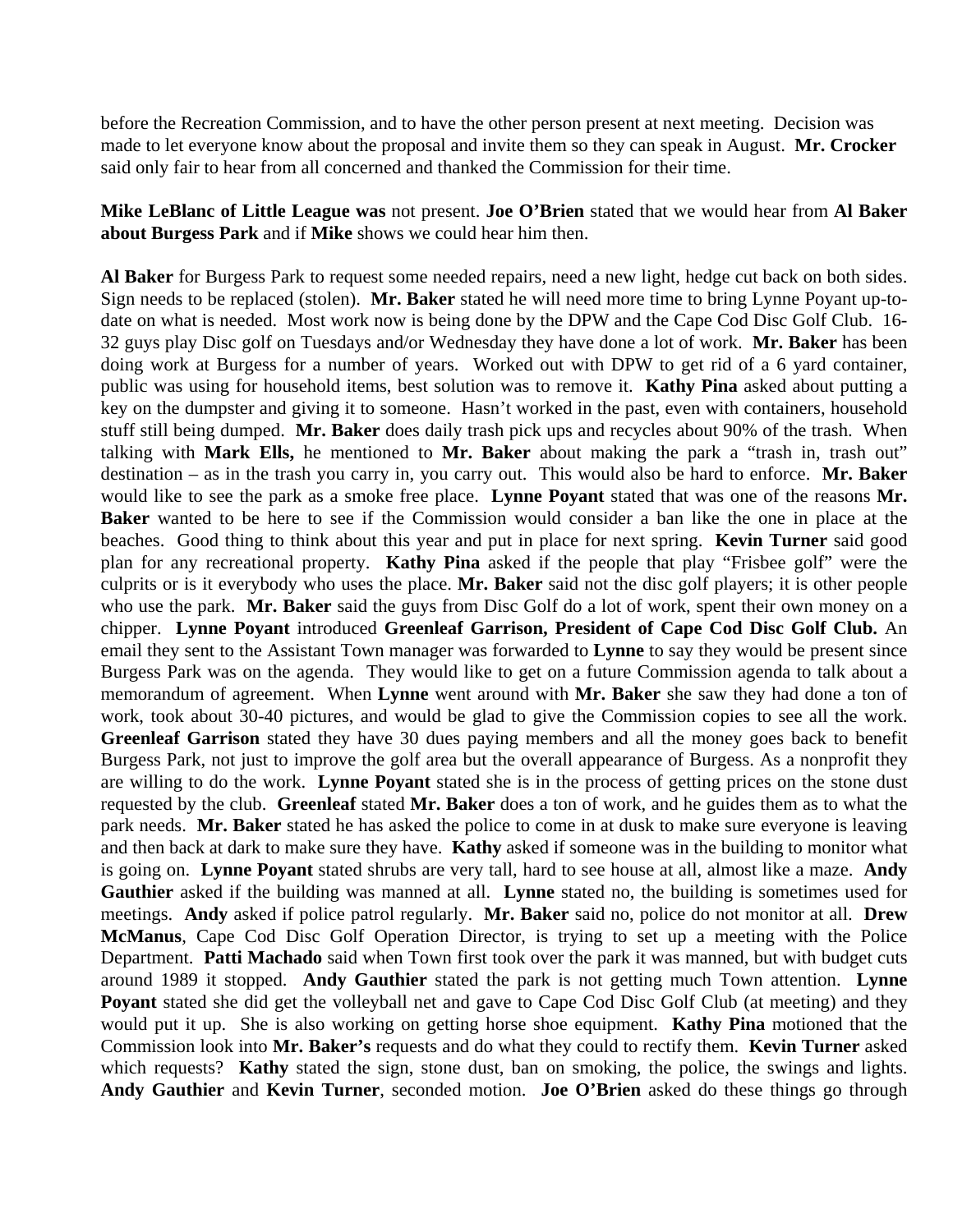DPW. Lynne Poyant stated some things yes and some things no. She is working on getting prices. **Andy Gauthier** asked Cape Cod Disc Golf Club what they are looking for permission to do. **Greenleaf Garrison** stated fix horse pits; kick in towards new Burgess Sign, whatever they can and whatever is needed. **Joe O'Brien** stated that Cape Cod Disc Golf Club would like to get on August agenda for a formal presentation. They will coordinate with **Lynne Poyant**. **Joe O'Brien** asked all in favor, Commission voted yes.

**Joe O'Brien** stated that if **Mr. LeBlanc** shows up, they can hear him then. **Kathy Pina** stated that a decision was made at an earlier meeting not to hear a person if they did not appear on time. All had approved.

## **New Business**

**Joe O'Brien** stated he did not know if this came under new or old business, but would like an update on the General Manager position for HYCC. **Lynne Poyant** stated she had that under the Director's report.

**Kevin Turner** stated he really likes the sun screens over the lifeguard stands and asked **Patti** if all beaches had them. **Patti Machado** stated no, only six have them, that they cost about \$2,000 a piece and must be made individually. **Lynne Poyant** stated they had been donated by the **Glenna Kohl Fund**. **Mrs. Kohl** is working with **Patti**. She only had money for six but working on getting money for two more, doing our beaches and then opening it up to other Cape Cod beaches. **Kevin Turner** asked if is there was a way for people to donate. **Patti Machado** said yes, the Glenna Kohl for Hope website or Rec Center, **Lynne** or **Patti** can direct people. **Patti Machado** stated one was stolen from Dowes' beach and an organization is stepping up to replace it. A presentation is done each season showing where **Glenna** was and then ended up after melanoma, very effective in showing benefits of sunscreen and visits to dermatologists. **Lynne Poyant** stated that the last two July Barnstable Bulletins have a piece about Sun Safety done in **Glenna's** memory, . **Patti Machado** stated **Glenna** was second Recreation staff with melanoma and we now have a third person going through it and that it has been very devastating.

## **Old Business**

**Lynne Poyant** stated the Zumbathon organized by Rene King was awesome, lots of instructors for every fitness level. It was a great success and very alive. Not sure the final amount on donations, about \$1,000, some came through HYCC, not sure if **Rene** responds or **Lynne**. **Joe O'Brien** stated he believe Rene was handling everything; **Lynne** stated she would email **Rene**.

**Kathy Pina** stated not sure if the Town or Recreation Division would be paying for the **Nate Nickerson** sign, still waiting to hear from the family on what should be placed on the sign. The date is August  $20<sup>th</sup>$ and it is a secure date. **Lynne Poyant** asked if sign would be metal or wood. **Kathy** stated something weatherproof, something special to go on the side of the building. **Kathy** believes the Town should pay for the sign as they are recognizing him, not just the Recreation Division. **Lynne** stated a wooden sign could take up to 6 weeks, but she would look into it.

**Patti Machado's Report**-Busier than ever, no accidents so far. June not so busy, but this past weekend we really packed them in. It was great, real positive, busiest she has seen. On July 1<sup>st</sup> DPW started locking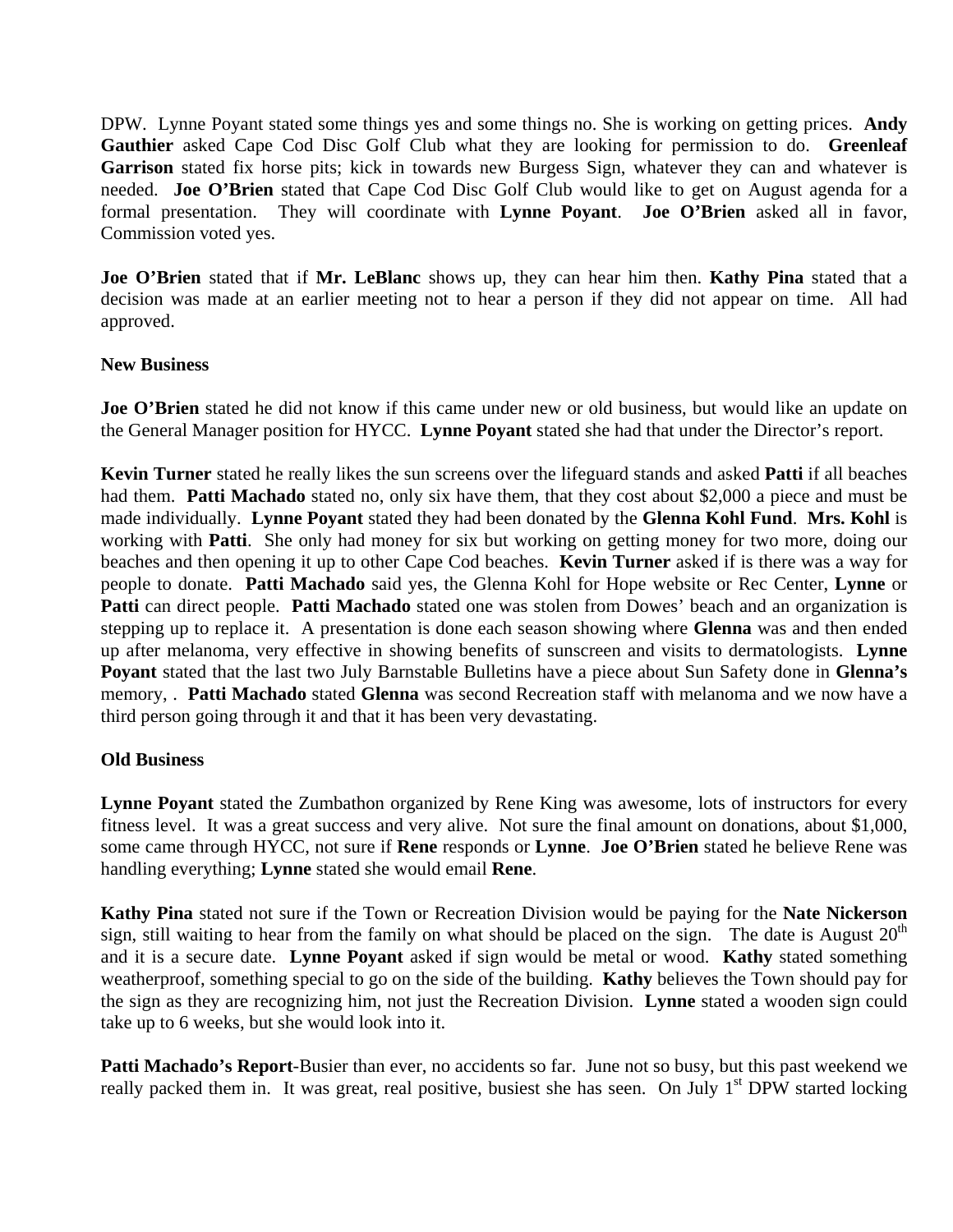beaches at 9 pm. Staff is good, only four new lifeguards, not a lot of new staff, ten new gate attendants and they are being trained side by side with old help. Half the beach aides are new, but they usually grow through the system, work their way up to other positions. Revenue up for July  $4<sup>th</sup>$  weekend but prior to that, no. Swim lessons are going well, added night lessons at Dowses', have one hour at every level. Great for parents who work. No town funding, it is a revolving account. She is working with Bourne to set them up, did offer swim lessons to Bourne; Sandwich and Yarmouth do take lessons with us. This is Swim Safety week (handed out schedules). Drills every morning, invite everyone to come down and see. Search and rescue, teach skills she thinks are necessary, over and above what is required. It is all good. Veteran's Beach, 6AM Boot Camp 30-40 people, everyday, instructor does a fabulous job. 7-8AM for Yoga. Sandy Neck Junior Ranger program is only running one class this year and it is full. Unfortunately, we turned away a lot of kids. Sailing is packed, but we still have room. Using the new boat the Yacht Club gave us for the advanced class, hoping to put them in a race.

### **Public Comment None**

### **Director's Report Presented by Lynne Poyant. Community Services Director**

**Lynne Poyant provided a handout. She** commented that registration was held on June 18<sup>th</sup> and it was her first one ever. First time held at HYCC, didn't have to pay overtime for a custodian and nice not to have to pack up everything for a different location. Used a numbering system, people commented this is new, most liked the new system, you could get your number, leave and come back, as we were able to give them an estimated time to come back. Used the gym and turned the bleachers around to use as tables. Postmortem with the staff; change the flow of people next year and maybe add some kid activities. **Lynne** listed the committee for the General Manger search. 44 applications received. **Joe O'Brien** thanked **Kevin Turner**  for stepping in to be on the committee. **Clyde Takala** asked what the job description is. **Lynne** stated the one sent on the disc is wrong. She will get most current job description, which is 2 plus pages, to the Commission. It lists things that are specific to the facility, administration of the physical plant. Legal contracts, issues with people booking time and not showing, working on new contracts. Butler ice has been melted, have had meetings, birthday parties, roller hockey, tot program, **Miss Lori** loves the space. Skate Park used it on a rainy day. **Andy Gauthier** asked when melted? **Lynne** stated April 18, **Andy** commented that a tot program could be set up there during registration. **Lynne** said, yes. Marketing going well, with the economy harder to get bigger businesses to sign on. **Kevin** asked if the commitment for the Butler Rink is on track. **Lynne** stated no, the Butler Family has donated \$30,000 through the Patrick M. Butler Charitable Foundation of the Cape Cod Foundation. **Kathy Pina** asked how much do they owe. **Lynne** stated she would look into, Commission wants to be kept apprised. **Andy** asked about the naming of the Pro Shop. Like Scudder Family Café operated by Ardeo's. **Lynne** commented that **Patti Machado** is doing a great job each week representing us on Barnstable This Morning. **Kathy** commented on the High School going healthier and removing soda from the building, maybe the Rec should consider doing the same. **Lynne** stated we would have to wait until Ardeo's contract is up (around 2013), as the machines are theirs and part of their contract. Youth Center does offer healthy choices, water, Gatorade, etc. If instituted have to be across the board, beaches along with Youth Center. **Kathy Pina** brought healthier choices up as she was approached by a citizen about it. **Clyde** stated it would also affect the golf courses, anything that is our property.

**Joe O'Brien** commented on the August 1<sup>st</sup> agenda, Bay School with Mr. Crocker and Mike Ford's **client**, Cape Cod Disc Golf members for Burgess Park, and Little League. Joe will coordinate the times